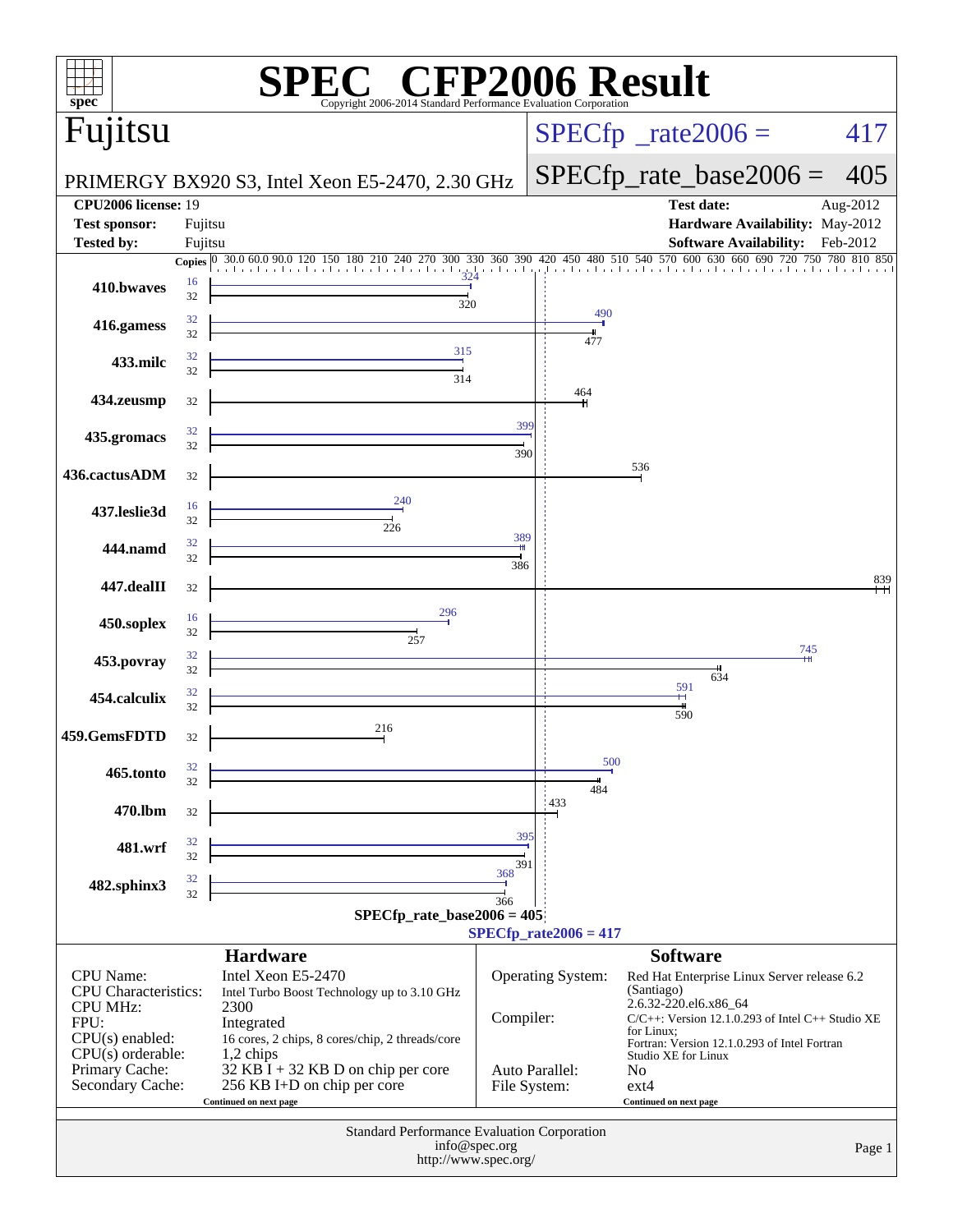

# Fujitsu

### $SPECTp_rate2006 = 417$

#### PRIMERGY BX920 S3, Intel Xeon E5-2470, 2.30 GHz

[SPECfp\\_rate\\_base2006 =](http://www.spec.org/auto/cpu2006/Docs/result-fields.html#SPECfpratebase2006) 405

| <b>CPU2006 license: 19</b>                                                 |                                                                                                                                  |                                                                                    | <b>Test date:</b><br>Aug- $2012$                                 |  |  |  |
|----------------------------------------------------------------------------|----------------------------------------------------------------------------------------------------------------------------------|------------------------------------------------------------------------------------|------------------------------------------------------------------|--|--|--|
| <b>Test sponsor:</b>                                                       | Fujitsu                                                                                                                          |                                                                                    | <b>Hardware Availability: May-2012</b>                           |  |  |  |
| <b>Tested by:</b>                                                          | Fuiitsu                                                                                                                          |                                                                                    | <b>Software Availability:</b><br>Feb-2012                        |  |  |  |
| L3 Cache:<br>Other Cache:<br>Memory:<br>Disk Subsystem:<br>Other Hardware: | $20 \text{ MB I+D}$ on chip per chip<br>None<br>96 GB (12 x 8 GB 2Rx4 PC3L-12800R-11, ECC)<br>1 x SATA, 500 GB, 7200 RPM<br>None | <b>System State:</b><br><b>Base Pointers:</b><br>Peak Pointers:<br>Other Software: | Run level 3 (multi-user)<br>$32/64$ -bit<br>$32/64$ -bit<br>None |  |  |  |

| <b>Results Table</b> |               |                                                                                                          |       |                |       |                |            |               |                |              |                |              |                |              |
|----------------------|---------------|----------------------------------------------------------------------------------------------------------|-------|----------------|-------|----------------|------------|---------------|----------------|--------------|----------------|--------------|----------------|--------------|
|                      | <b>Base</b>   |                                                                                                          |       | <b>Peak</b>    |       |                |            |               |                |              |                |              |                |              |
| <b>Benchmark</b>     | <b>Copies</b> | <b>Seconds</b>                                                                                           | Ratio | <b>Seconds</b> | Ratio | <b>Seconds</b> | Ratio      | <b>Copies</b> | <b>Seconds</b> | <b>Ratio</b> | <b>Seconds</b> | <b>Ratio</b> | <b>Seconds</b> | <b>Ratio</b> |
| 410.bwayes           | 32            | 1357                                                                                                     | 320   | 1357           | 321   | 1357           | 320l       | 16            | 671            | 324          | 671            | 324          | 671            | 324          |
| 416.gamess           | 32            | 1307                                                                                                     | 479   | 1313           | 477   | 1317           | 476        | 32            | 1283           | 488          | 1280           | 490          | 1278           | 490          |
| $433$ .milc          | 32            | 935                                                                                                      | 314   | 935            | 314   | 935            | <b>314</b> | 32            | 933            | 315          | 934            | 315          | 934            | 315          |
| $434$ . zeusmp       | 32            | 621                                                                                                      | 469   | 628            | 464   | 627            | 464        | 32            | 621            | 469          | 628            | 464          | 627            | 464          |
| $435$ . gromacs      | 32            | 585                                                                                                      | 390   | 585            | 390l  | 585            | 391        | 32            | 571            | 400          | 573            | 399          | 573            | 399          |
| 436.cactusADM        | 32            | 712                                                                                                      | 537   | 713            | 536   | 713            | 536        | 32            | 712            | 537          | 713            | 536          | 713            | 536          |
| 437.leslie3d         | 32            | 1326                                                                                                     | 227   | 1328           | 226   | 1329           | <b>226</b> | 16            | 628            | 240          | 627            | 240          | 628            | 240          |
| 444.namd             | 32            | 663                                                                                                      | 387   | 665            | 386   | 665            | 386        | 32            | 665            | 386          | 660            | 389          | 657            | 391          |
| $447$ .dealII        | 32            | 433                                                                                                      | 846   | 436            | 839   | 442            | 829        | 32            | 433            | 846          | 436            | 839          | 442            | 829          |
| $450$ .soplex        | 32            | 1039                                                                                                     | 257   | 1039           | 257   | 1040           | 257        | 16            | 451            | 296          | 450            | 297          | 451            | <u>296</u>   |
| 453.povray           | 32            | 268                                                                                                      | 634   | 268            | 636   | 270            | 632        | 32            | 229            | 745          | 230            | 740          | 228            | 748          |
| 454.calculix         | 32            | 447                                                                                                      | 590   | 446            | 592l  | 449            | 588        | 32            | 447            | 591          | 452            | 584          | 446            | 592          |
| 459.GemsFDTD         | 32            | 1569                                                                                                     | 216   | 1569           | 216   | 1569           | 216        | 32            | 1569           | 216          | 1569           | 216          | 1569           | 216          |
| $465$ .tonto         | 32            | 651                                                                                                      | 484   | 649            | 485I  | 653            | 482        | 32            | 630            | 500          | 629            | 501          | 630            | 500          |
| 470.1bm              | 32            | 1017                                                                                                     | 433   | 1016           | 433   | 1016           | <u>433</u> | 32            | 1017           | 433          | 1016           | 433          | 1016           | 433          |
| 481.wrf              | 32            | 914                                                                                                      | 391   | 914            | 391   | 913            | 392l       | 32            | 901            | 397          | 905            | 395          | 904            | 395          |
| $482$ .sphinx $3$    | 32            | 1704                                                                                                     | 366   | 1702           | 367   | 1702           | <b>366</b> | 32            | 1699           | 367          | 1697           | 368          | 1693           | 368          |
|                      |               | Results appear in the order in which they were run. Bold underlined text indicates a median measurement. |       |                |       |                |            |               |                |              |                |              |                |              |

#### **[Submit Notes](http://www.spec.org/auto/cpu2006/Docs/result-fields.html#SubmitNotes)**

 The numactl mechanism was used to bind copies to processors. The config file option 'submit' was used to generate numactl commands to bind each copy to a specific processor. For details, please see the config file.

#### **[Operating System Notes](http://www.spec.org/auto/cpu2006/Docs/result-fields.html#OperatingSystemNotes)**

Stack size set to unlimited using "ulimit -s unlimited"

#### **[General Notes](http://www.spec.org/auto/cpu2006/Docs/result-fields.html#GeneralNotes)**

Environment variables set by runspec before the start of the run: LD\_LIBRARY\_PATH = "/SPECcpu2006/libs/32:/SPECcpu2006/libs/64"

Continued on next page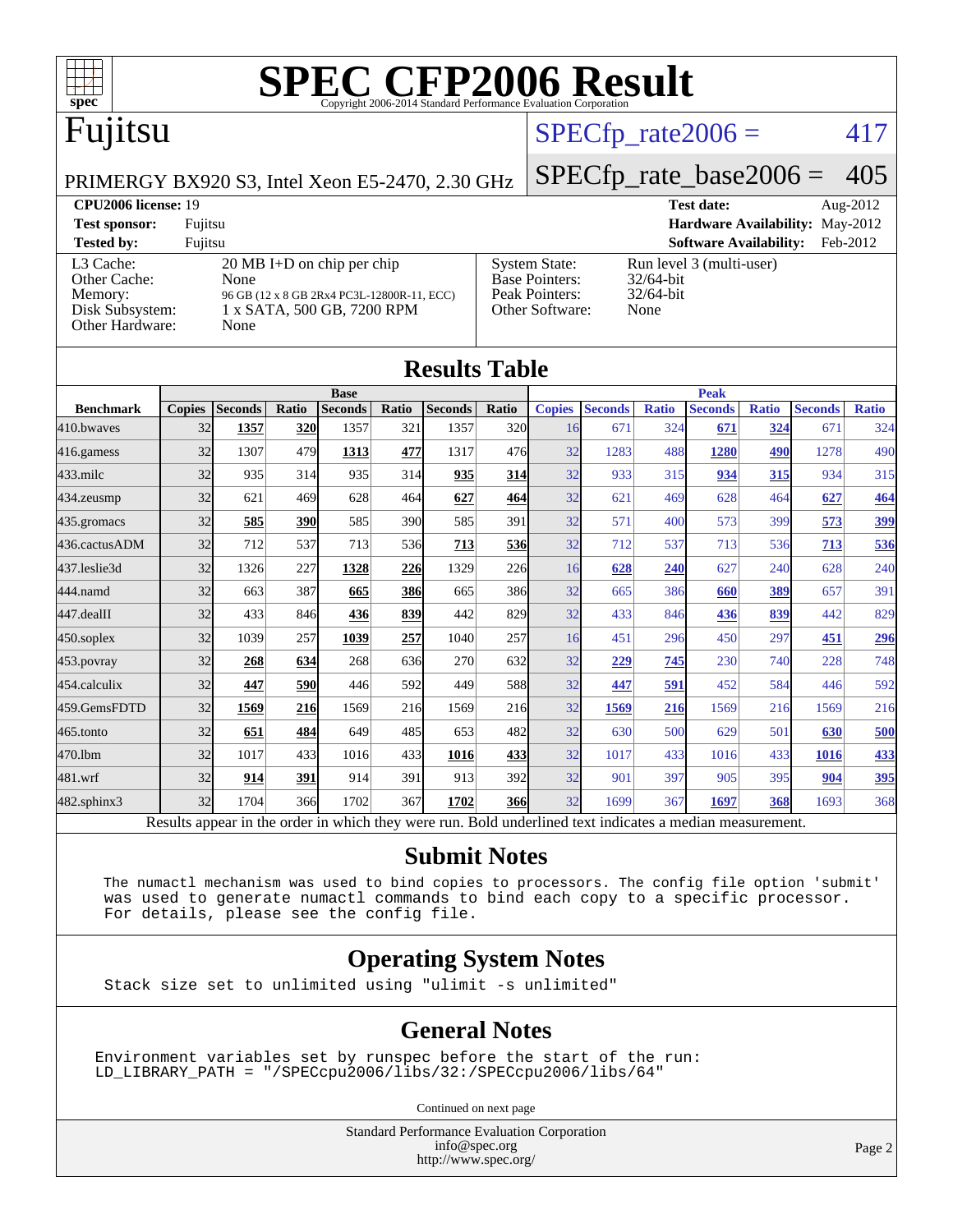

## Fujitsu

 $SPECTp\_rate2006 = 417$ 

PRIMERGY BX920 S3, Intel Xeon E5-2470, 2.30 GHz

[SPECfp\\_rate\\_base2006 =](http://www.spec.org/auto/cpu2006/Docs/result-fields.html#SPECfpratebase2006) 405

**[CPU2006 license:](http://www.spec.org/auto/cpu2006/Docs/result-fields.html#CPU2006license)** 19 **[Test date:](http://www.spec.org/auto/cpu2006/Docs/result-fields.html#Testdate)** Aug-2012 **[Test sponsor:](http://www.spec.org/auto/cpu2006/Docs/result-fields.html#Testsponsor)** Fujitsu **[Hardware Availability:](http://www.spec.org/auto/cpu2006/Docs/result-fields.html#HardwareAvailability)** May-2012 **[Tested by:](http://www.spec.org/auto/cpu2006/Docs/result-fields.html#Testedby)** Fujitsu **[Software Availability:](http://www.spec.org/auto/cpu2006/Docs/result-fields.html#SoftwareAvailability)** Feb-2012

#### **[General Notes \(Continued\)](http://www.spec.org/auto/cpu2006/Docs/result-fields.html#GeneralNotes)**

 Binaries compiled on a system with 2x E5-2650 CPU + 96 GB memory using RHEL6.2 Transparent Huge Pages enabled with: echo always > /sys/kernel/mm/redhat\_transparent\_hugepage/enabled runspec command invoked through numactl i.e.: numactl --interleave=all runspec <etc> For information about Fujitsu please visit: <http://www.fujitsu.com>

### **[Base Compiler Invocation](http://www.spec.org/auto/cpu2006/Docs/result-fields.html#BaseCompilerInvocation)**

[C benchmarks](http://www.spec.org/auto/cpu2006/Docs/result-fields.html#Cbenchmarks): [icc -m64](http://www.spec.org/cpu2006/results/res2012q3/cpu2006-20120806-24079.flags.html#user_CCbase_intel_icc_64bit_0b7121f5ab7cfabee23d88897260401c)

[C++ benchmarks:](http://www.spec.org/auto/cpu2006/Docs/result-fields.html#CXXbenchmarks) [icpc -m64](http://www.spec.org/cpu2006/results/res2012q3/cpu2006-20120806-24079.flags.html#user_CXXbase_intel_icpc_64bit_bedb90c1146cab66620883ef4f41a67e)

[Fortran benchmarks](http://www.spec.org/auto/cpu2006/Docs/result-fields.html#Fortranbenchmarks): [ifort -m64](http://www.spec.org/cpu2006/results/res2012q3/cpu2006-20120806-24079.flags.html#user_FCbase_intel_ifort_64bit_ee9d0fb25645d0210d97eb0527dcc06e)

[Benchmarks using both Fortran and C](http://www.spec.org/auto/cpu2006/Docs/result-fields.html#BenchmarksusingbothFortranandC): [icc -m64](http://www.spec.org/cpu2006/results/res2012q3/cpu2006-20120806-24079.flags.html#user_CC_FCbase_intel_icc_64bit_0b7121f5ab7cfabee23d88897260401c) [ifort -m64](http://www.spec.org/cpu2006/results/res2012q3/cpu2006-20120806-24079.flags.html#user_CC_FCbase_intel_ifort_64bit_ee9d0fb25645d0210d97eb0527dcc06e)

#### **[Base Portability Flags](http://www.spec.org/auto/cpu2006/Docs/result-fields.html#BasePortabilityFlags)**

| 410.bwaves: -DSPEC CPU LP64<br>416.gamess: -DSPEC_CPU_LP64 |                                                                |
|------------------------------------------------------------|----------------------------------------------------------------|
| 433.milc: -DSPEC CPU LP64                                  |                                                                |
| 434.zeusmp: -DSPEC_CPU_LP64                                |                                                                |
| 435.gromacs: -DSPEC_CPU_LP64 -nofor_main                   |                                                                |
| 436.cactusADM: - DSPEC CPU LP64 - nofor main               |                                                                |
| 437.leslie3d: -DSPEC CPU LP64                              |                                                                |
| 444.namd: -DSPEC CPU LP64                                  |                                                                |
| 447.dealII: -DSPEC CPU LP64                                |                                                                |
| 450.soplex: -DSPEC_CPU_LP64                                |                                                                |
| 453.povray: -DSPEC_CPU_LP64                                |                                                                |
| 454.calculix: - DSPEC CPU LP64 - nofor main                |                                                                |
| 459. GemsFDTD: - DSPEC CPU LP64                            |                                                                |
| 465.tonto: - DSPEC CPU LP64                                |                                                                |
| 470.1bm: - DSPEC CPU LP64                                  |                                                                |
|                                                            | 481.wrf: -DSPEC_CPU_LP64 -DSPEC_CPU_CASE_FLAG -DSPEC_CPU_LINUX |
| 482.sphinx3: -DSPEC_CPU_LP64                               |                                                                |
|                                                            |                                                                |

#### **[Base Optimization Flags](http://www.spec.org/auto/cpu2006/Docs/result-fields.html#BaseOptimizationFlags)**

[C benchmarks](http://www.spec.org/auto/cpu2006/Docs/result-fields.html#Cbenchmarks):

[-xAVX](http://www.spec.org/cpu2006/results/res2012q3/cpu2006-20120806-24079.flags.html#user_CCbase_f-xAVX) [-ipo](http://www.spec.org/cpu2006/results/res2012q3/cpu2006-20120806-24079.flags.html#user_CCbase_f-ipo) [-O3](http://www.spec.org/cpu2006/results/res2012q3/cpu2006-20120806-24079.flags.html#user_CCbase_f-O3) [-no-prec-div](http://www.spec.org/cpu2006/results/res2012q3/cpu2006-20120806-24079.flags.html#user_CCbase_f-no-prec-div) [-static](http://www.spec.org/cpu2006/results/res2012q3/cpu2006-20120806-24079.flags.html#user_CCbase_f-static) [-opt-prefetch](http://www.spec.org/cpu2006/results/res2012q3/cpu2006-20120806-24079.flags.html#user_CCbase_f-opt-prefetch) [-auto-p32](http://www.spec.org/cpu2006/results/res2012q3/cpu2006-20120806-24079.flags.html#user_CCbase_f-auto-p32) [-ansi-alias](http://www.spec.org/cpu2006/results/res2012q3/cpu2006-20120806-24079.flags.html#user_CCbase_f-ansi-alias) [-opt-mem-layout-trans=3](http://www.spec.org/cpu2006/results/res2012q3/cpu2006-20120806-24079.flags.html#user_CCbase_f-opt-mem-layout-trans_a7b82ad4bd7abf52556d4961a2ae94d5) Continued on next page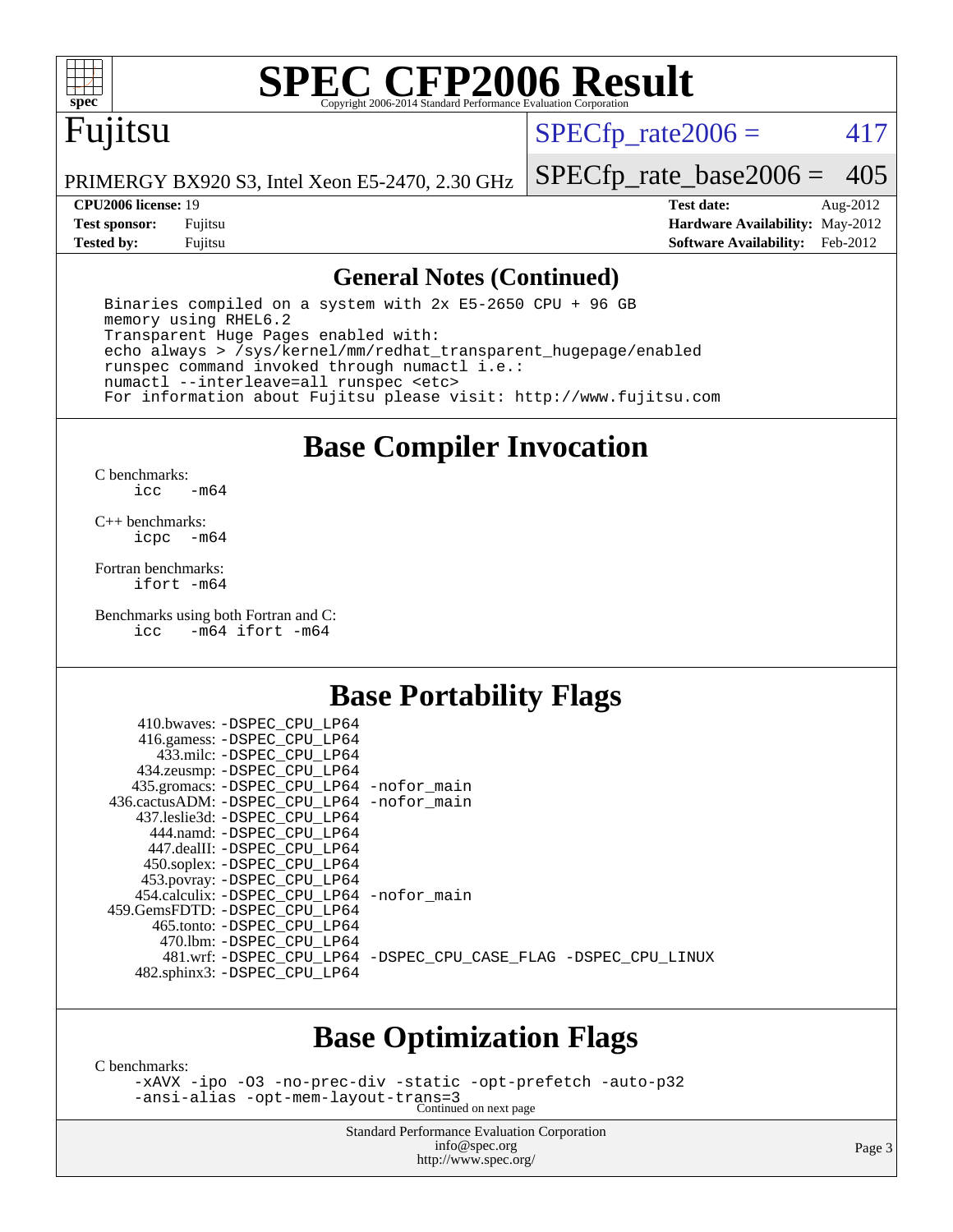# Fujitsu

 $SPECTp\_rate2006 = 417$ 

PRIMERGY BX920 S3, Intel Xeon E5-2470, 2.30 GHz

#### **[CPU2006 license:](http://www.spec.org/auto/cpu2006/Docs/result-fields.html#CPU2006license)** 19 **[Test date:](http://www.spec.org/auto/cpu2006/Docs/result-fields.html#Testdate)** Aug-2012

[SPECfp\\_rate\\_base2006 =](http://www.spec.org/auto/cpu2006/Docs/result-fields.html#SPECfpratebase2006) 405

**[Test sponsor:](http://www.spec.org/auto/cpu2006/Docs/result-fields.html#Testsponsor)** Fujitsu **[Hardware Availability:](http://www.spec.org/auto/cpu2006/Docs/result-fields.html#HardwareAvailability)** May-2012 **[Tested by:](http://www.spec.org/auto/cpu2006/Docs/result-fields.html#Testedby)** Fujitsu **[Software Availability:](http://www.spec.org/auto/cpu2006/Docs/result-fields.html#SoftwareAvailability)** Feb-2012

## **[Base Optimization Flags \(Continued\)](http://www.spec.org/auto/cpu2006/Docs/result-fields.html#BaseOptimizationFlags)**

[C++ benchmarks:](http://www.spec.org/auto/cpu2006/Docs/result-fields.html#CXXbenchmarks) [-xAVX](http://www.spec.org/cpu2006/results/res2012q3/cpu2006-20120806-24079.flags.html#user_CXXbase_f-xAVX) [-ipo](http://www.spec.org/cpu2006/results/res2012q3/cpu2006-20120806-24079.flags.html#user_CXXbase_f-ipo) [-O3](http://www.spec.org/cpu2006/results/res2012q3/cpu2006-20120806-24079.flags.html#user_CXXbase_f-O3) [-no-prec-div](http://www.spec.org/cpu2006/results/res2012q3/cpu2006-20120806-24079.flags.html#user_CXXbase_f-no-prec-div) [-static](http://www.spec.org/cpu2006/results/res2012q3/cpu2006-20120806-24079.flags.html#user_CXXbase_f-static) [-opt-prefetch](http://www.spec.org/cpu2006/results/res2012q3/cpu2006-20120806-24079.flags.html#user_CXXbase_f-opt-prefetch) [-auto-p32](http://www.spec.org/cpu2006/results/res2012q3/cpu2006-20120806-24079.flags.html#user_CXXbase_f-auto-p32) [-ansi-alias](http://www.spec.org/cpu2006/results/res2012q3/cpu2006-20120806-24079.flags.html#user_CXXbase_f-ansi-alias) [-opt-mem-layout-trans=3](http://www.spec.org/cpu2006/results/res2012q3/cpu2006-20120806-24079.flags.html#user_CXXbase_f-opt-mem-layout-trans_a7b82ad4bd7abf52556d4961a2ae94d5) [Fortran benchmarks](http://www.spec.org/auto/cpu2006/Docs/result-fields.html#Fortranbenchmarks): [-xAVX](http://www.spec.org/cpu2006/results/res2012q3/cpu2006-20120806-24079.flags.html#user_FCbase_f-xAVX) [-ipo](http://www.spec.org/cpu2006/results/res2012q3/cpu2006-20120806-24079.flags.html#user_FCbase_f-ipo) [-O3](http://www.spec.org/cpu2006/results/res2012q3/cpu2006-20120806-24079.flags.html#user_FCbase_f-O3) [-no-prec-div](http://www.spec.org/cpu2006/results/res2012q3/cpu2006-20120806-24079.flags.html#user_FCbase_f-no-prec-div) [-static](http://www.spec.org/cpu2006/results/res2012q3/cpu2006-20120806-24079.flags.html#user_FCbase_f-static) [-opt-prefetch](http://www.spec.org/cpu2006/results/res2012q3/cpu2006-20120806-24079.flags.html#user_FCbase_f-opt-prefetch)

[Benchmarks using both Fortran and C](http://www.spec.org/auto/cpu2006/Docs/result-fields.html#BenchmarksusingbothFortranandC):

[-xAVX](http://www.spec.org/cpu2006/results/res2012q3/cpu2006-20120806-24079.flags.html#user_CC_FCbase_f-xAVX) [-ipo](http://www.spec.org/cpu2006/results/res2012q3/cpu2006-20120806-24079.flags.html#user_CC_FCbase_f-ipo) [-O3](http://www.spec.org/cpu2006/results/res2012q3/cpu2006-20120806-24079.flags.html#user_CC_FCbase_f-O3) [-no-prec-div](http://www.spec.org/cpu2006/results/res2012q3/cpu2006-20120806-24079.flags.html#user_CC_FCbase_f-no-prec-div) [-static](http://www.spec.org/cpu2006/results/res2012q3/cpu2006-20120806-24079.flags.html#user_CC_FCbase_f-static) [-opt-prefetch](http://www.spec.org/cpu2006/results/res2012q3/cpu2006-20120806-24079.flags.html#user_CC_FCbase_f-opt-prefetch) [-auto-p32](http://www.spec.org/cpu2006/results/res2012q3/cpu2006-20120806-24079.flags.html#user_CC_FCbase_f-auto-p32) [-ansi-alias](http://www.spec.org/cpu2006/results/res2012q3/cpu2006-20120806-24079.flags.html#user_CC_FCbase_f-ansi-alias) [-opt-mem-layout-trans=3](http://www.spec.org/cpu2006/results/res2012q3/cpu2006-20120806-24079.flags.html#user_CC_FCbase_f-opt-mem-layout-trans_a7b82ad4bd7abf52556d4961a2ae94d5)

#### **[Peak Compiler Invocation](http://www.spec.org/auto/cpu2006/Docs/result-fields.html#PeakCompilerInvocation)**

[C benchmarks \(except as noted below\)](http://www.spec.org/auto/cpu2006/Docs/result-fields.html#Cbenchmarksexceptasnotedbelow):  $\text{icc}$  -m64

482.sphinx3: [icc -m32](http://www.spec.org/cpu2006/results/res2012q3/cpu2006-20120806-24079.flags.html#user_peakCCLD482_sphinx3_intel_icc_a6a621f8d50482236b970c6ac5f55f93)

[C++ benchmarks \(except as noted below\):](http://www.spec.org/auto/cpu2006/Docs/result-fields.html#CXXbenchmarksexceptasnotedbelow) [icpc -m64](http://www.spec.org/cpu2006/results/res2012q3/cpu2006-20120806-24079.flags.html#user_CXXpeak_intel_icpc_64bit_bedb90c1146cab66620883ef4f41a67e)

450.soplex: [icpc -m32](http://www.spec.org/cpu2006/results/res2012q3/cpu2006-20120806-24079.flags.html#user_peakCXXLD450_soplex_intel_icpc_4e5a5ef1a53fd332b3c49e69c3330699)

[Fortran benchmarks](http://www.spec.org/auto/cpu2006/Docs/result-fields.html#Fortranbenchmarks): [ifort -m64](http://www.spec.org/cpu2006/results/res2012q3/cpu2006-20120806-24079.flags.html#user_FCpeak_intel_ifort_64bit_ee9d0fb25645d0210d97eb0527dcc06e)

[Benchmarks using both Fortran and C](http://www.spec.org/auto/cpu2006/Docs/result-fields.html#BenchmarksusingbothFortranandC):<br>icc -m64 ifort -m64  $-m64$  ifort  $-m64$ 

### **[Peak Portability Flags](http://www.spec.org/auto/cpu2006/Docs/result-fields.html#PeakPortabilityFlags)**

| 410.bwaves: - DSPEC CPU LP64                |  |
|---------------------------------------------|--|
| 416.gamess: -DSPEC_CPU_LP64                 |  |
| 433.milc: - DSPEC_CPU LP64                  |  |
| 434.zeusmp: -DSPEC_CPU_LP64                 |  |
| 435.gromacs: -DSPEC_CPU_LP64 -nofor_main    |  |
| 436.cactusADM: -DSPEC CPU LP64 -nofor main  |  |
| 437.leslie3d: -DSPEC CPU LP64               |  |
| 444.namd: - DSPEC CPU LP64                  |  |
| 447.dealII: -DSPEC CPU LP64                 |  |
| 453.povray: -DSPEC_CPU_LP64                 |  |
| 454.calculix: - DSPEC CPU LP64 - nofor main |  |
| 459.GemsFDTD: - DSPEC_CPU_LP64              |  |

Continued on next page

Standard Performance Evaluation Corporation [info@spec.org](mailto:info@spec.org) <http://www.spec.org/>

Page 4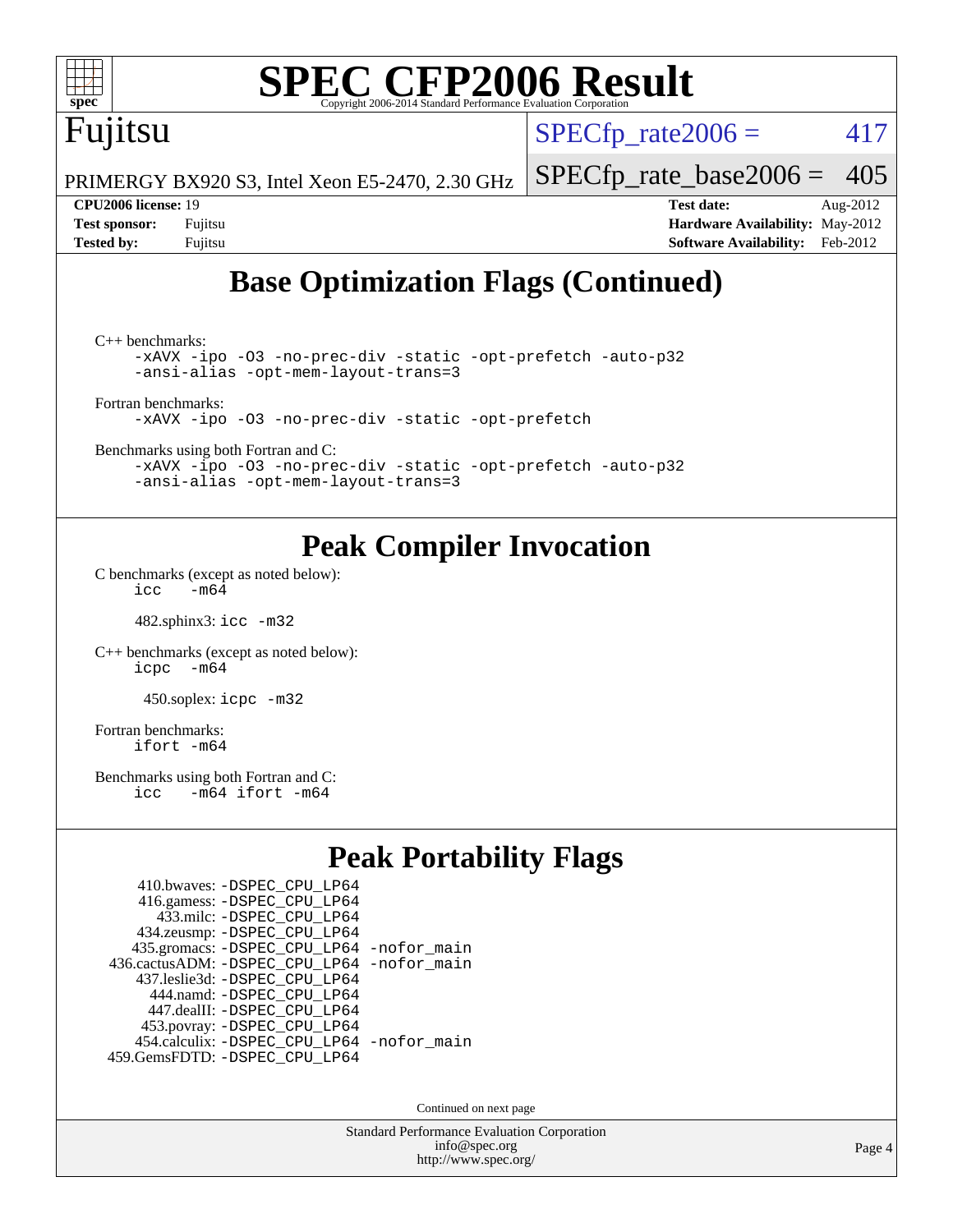

Fujitsu

 $SPECTp\_rate2006 = 417$ 

PRIMERGY BX920 S3, Intel Xeon E5-2470, 2.30 GHz

**[CPU2006 license:](http://www.spec.org/auto/cpu2006/Docs/result-fields.html#CPU2006license)** 19 **[Test date:](http://www.spec.org/auto/cpu2006/Docs/result-fields.html#Testdate)** Aug-2012

[SPECfp\\_rate\\_base2006 =](http://www.spec.org/auto/cpu2006/Docs/result-fields.html#SPECfpratebase2006) 405

**[Test sponsor:](http://www.spec.org/auto/cpu2006/Docs/result-fields.html#Testsponsor)** Fujitsu **[Hardware Availability:](http://www.spec.org/auto/cpu2006/Docs/result-fields.html#HardwareAvailability)** May-2012 **[Tested by:](http://www.spec.org/auto/cpu2006/Docs/result-fields.html#Testedby)** Fujitsu **[Software Availability:](http://www.spec.org/auto/cpu2006/Docs/result-fields.html#SoftwareAvailability)** Feb-2012

## **[Peak Portability Flags \(Continued\)](http://www.spec.org/auto/cpu2006/Docs/result-fields.html#PeakPortabilityFlags)**

 465.tonto: [-DSPEC\\_CPU\\_LP64](http://www.spec.org/cpu2006/results/res2012q3/cpu2006-20120806-24079.flags.html#suite_peakPORTABILITY465_tonto_DSPEC_CPU_LP64) 470.lbm: [-DSPEC\\_CPU\\_LP64](http://www.spec.org/cpu2006/results/res2012q3/cpu2006-20120806-24079.flags.html#suite_peakPORTABILITY470_lbm_DSPEC_CPU_LP64)

481.wrf: [-DSPEC\\_CPU\\_LP64](http://www.spec.org/cpu2006/results/res2012q3/cpu2006-20120806-24079.flags.html#suite_peakPORTABILITY481_wrf_DSPEC_CPU_LP64) [-DSPEC\\_CPU\\_CASE\\_FLAG](http://www.spec.org/cpu2006/results/res2012q3/cpu2006-20120806-24079.flags.html#b481.wrf_peakCPORTABILITY_DSPEC_CPU_CASE_FLAG) [-DSPEC\\_CPU\\_LINUX](http://www.spec.org/cpu2006/results/res2012q3/cpu2006-20120806-24079.flags.html#b481.wrf_peakCPORTABILITY_DSPEC_CPU_LINUX)

### **[Peak Optimization Flags](http://www.spec.org/auto/cpu2006/Docs/result-fields.html#PeakOptimizationFlags)**

[C benchmarks](http://www.spec.org/auto/cpu2006/Docs/result-fields.html#Cbenchmarks):

 433.milc: [-xAVX](http://www.spec.org/cpu2006/results/res2012q3/cpu2006-20120806-24079.flags.html#user_peakPASS2_CFLAGSPASS2_LDFLAGS433_milc_f-xAVX)(pass 2) [-prof-gen](http://www.spec.org/cpu2006/results/res2012q3/cpu2006-20120806-24079.flags.html#user_peakPASS1_CFLAGSPASS1_LDFLAGS433_milc_prof_gen_e43856698f6ca7b7e442dfd80e94a8fc)(pass 1) [-ipo](http://www.spec.org/cpu2006/results/res2012q3/cpu2006-20120806-24079.flags.html#user_peakPASS2_CFLAGSPASS2_LDFLAGS433_milc_f-ipo)(pass 2) [-O3](http://www.spec.org/cpu2006/results/res2012q3/cpu2006-20120806-24079.flags.html#user_peakPASS2_CFLAGSPASS2_LDFLAGS433_milc_f-O3)(pass 2) [-no-prec-div](http://www.spec.org/cpu2006/results/res2012q3/cpu2006-20120806-24079.flags.html#user_peakPASS2_CFLAGSPASS2_LDFLAGS433_milc_f-no-prec-div)(pass 2) [-prof-use](http://www.spec.org/cpu2006/results/res2012q3/cpu2006-20120806-24079.flags.html#user_peakPASS2_CFLAGSPASS2_LDFLAGS433_milc_prof_use_bccf7792157ff70d64e32fe3e1250b55)(pass 2) [-static](http://www.spec.org/cpu2006/results/res2012q3/cpu2006-20120806-24079.flags.html#user_peakOPTIMIZE433_milc_f-static) [-auto-ilp32](http://www.spec.org/cpu2006/results/res2012q3/cpu2006-20120806-24079.flags.html#user_peakCOPTIMIZE433_milc_f-auto-ilp32) [-opt-mem-layout-trans=3](http://www.spec.org/cpu2006/results/res2012q3/cpu2006-20120806-24079.flags.html#user_peakCOPTIMIZE433_milc_f-opt-mem-layout-trans_a7b82ad4bd7abf52556d4961a2ae94d5)

 $470$ .lbm: basepeak = yes

482.sphinx3: [-xAVX](http://www.spec.org/cpu2006/results/res2012q3/cpu2006-20120806-24079.flags.html#user_peakOPTIMIZE482_sphinx3_f-xAVX) [-ipo](http://www.spec.org/cpu2006/results/res2012q3/cpu2006-20120806-24079.flags.html#user_peakOPTIMIZE482_sphinx3_f-ipo) [-O3](http://www.spec.org/cpu2006/results/res2012q3/cpu2006-20120806-24079.flags.html#user_peakOPTIMIZE482_sphinx3_f-O3) [-no-prec-div](http://www.spec.org/cpu2006/results/res2012q3/cpu2006-20120806-24079.flags.html#user_peakOPTIMIZE482_sphinx3_f-no-prec-div) [-unroll2](http://www.spec.org/cpu2006/results/res2012q3/cpu2006-20120806-24079.flags.html#user_peakCOPTIMIZE482_sphinx3_f-unroll_784dae83bebfb236979b41d2422d7ec2)

[C++ benchmarks:](http://www.spec.org/auto/cpu2006/Docs/result-fields.html#CXXbenchmarks)

 444.namd: [-xAVX](http://www.spec.org/cpu2006/results/res2012q3/cpu2006-20120806-24079.flags.html#user_peakPASS2_CXXFLAGSPASS2_LDFLAGS444_namd_f-xAVX)(pass 2) [-prof-gen](http://www.spec.org/cpu2006/results/res2012q3/cpu2006-20120806-24079.flags.html#user_peakPASS1_CXXFLAGSPASS1_LDFLAGS444_namd_prof_gen_e43856698f6ca7b7e442dfd80e94a8fc)(pass 1) [-ipo](http://www.spec.org/cpu2006/results/res2012q3/cpu2006-20120806-24079.flags.html#user_peakPASS2_CXXFLAGSPASS2_LDFLAGS444_namd_f-ipo)(pass 2) [-O3](http://www.spec.org/cpu2006/results/res2012q3/cpu2006-20120806-24079.flags.html#user_peakPASS2_CXXFLAGSPASS2_LDFLAGS444_namd_f-O3)(pass 2) [-no-prec-div](http://www.spec.org/cpu2006/results/res2012q3/cpu2006-20120806-24079.flags.html#user_peakPASS2_CXXFLAGSPASS2_LDFLAGS444_namd_f-no-prec-div)(pass 2) [-prof-use](http://www.spec.org/cpu2006/results/res2012q3/cpu2006-20120806-24079.flags.html#user_peakPASS2_CXXFLAGSPASS2_LDFLAGS444_namd_prof_use_bccf7792157ff70d64e32fe3e1250b55)(pass 2) [-fno-alias](http://www.spec.org/cpu2006/results/res2012q3/cpu2006-20120806-24079.flags.html#user_peakCXXOPTIMIZE444_namd_f-no-alias_694e77f6c5a51e658e82ccff53a9e63a) [-auto-ilp32](http://www.spec.org/cpu2006/results/res2012q3/cpu2006-20120806-24079.flags.html#user_peakCXXOPTIMIZE444_namd_f-auto-ilp32)

447.dealII: basepeak = yes

 450.soplex: [-xAVX](http://www.spec.org/cpu2006/results/res2012q3/cpu2006-20120806-24079.flags.html#user_peakPASS2_CXXFLAGSPASS2_LDFLAGS450_soplex_f-xAVX)(pass 2) [-prof-gen](http://www.spec.org/cpu2006/results/res2012q3/cpu2006-20120806-24079.flags.html#user_peakPASS1_CXXFLAGSPASS1_LDFLAGS450_soplex_prof_gen_e43856698f6ca7b7e442dfd80e94a8fc)(pass 1) [-ipo](http://www.spec.org/cpu2006/results/res2012q3/cpu2006-20120806-24079.flags.html#user_peakPASS2_CXXFLAGSPASS2_LDFLAGS450_soplex_f-ipo)(pass 2) [-O3](http://www.spec.org/cpu2006/results/res2012q3/cpu2006-20120806-24079.flags.html#user_peakPASS2_CXXFLAGSPASS2_LDFLAGS450_soplex_f-O3)(pass 2) [-no-prec-div](http://www.spec.org/cpu2006/results/res2012q3/cpu2006-20120806-24079.flags.html#user_peakPASS2_CXXFLAGSPASS2_LDFLAGS450_soplex_f-no-prec-div)(pass 2) [-prof-use](http://www.spec.org/cpu2006/results/res2012q3/cpu2006-20120806-24079.flags.html#user_peakPASS2_CXXFLAGSPASS2_LDFLAGS450_soplex_prof_use_bccf7792157ff70d64e32fe3e1250b55)(pass 2) [-opt-malloc-options=3](http://www.spec.org/cpu2006/results/res2012q3/cpu2006-20120806-24079.flags.html#user_peakOPTIMIZE450_soplex_f-opt-malloc-options_13ab9b803cf986b4ee62f0a5998c2238)

 453.povray: [-xAVX](http://www.spec.org/cpu2006/results/res2012q3/cpu2006-20120806-24079.flags.html#user_peakPASS2_CXXFLAGSPASS2_LDFLAGS453_povray_f-xAVX)(pass 2) [-prof-gen](http://www.spec.org/cpu2006/results/res2012q3/cpu2006-20120806-24079.flags.html#user_peakPASS1_CXXFLAGSPASS1_LDFLAGS453_povray_prof_gen_e43856698f6ca7b7e442dfd80e94a8fc)(pass 1) [-ipo](http://www.spec.org/cpu2006/results/res2012q3/cpu2006-20120806-24079.flags.html#user_peakPASS2_CXXFLAGSPASS2_LDFLAGS453_povray_f-ipo)(pass 2) [-O3](http://www.spec.org/cpu2006/results/res2012q3/cpu2006-20120806-24079.flags.html#user_peakPASS2_CXXFLAGSPASS2_LDFLAGS453_povray_f-O3)(pass 2) [-no-prec-div](http://www.spec.org/cpu2006/results/res2012q3/cpu2006-20120806-24079.flags.html#user_peakPASS2_CXXFLAGSPASS2_LDFLAGS453_povray_f-no-prec-div)(pass 2) [-prof-use](http://www.spec.org/cpu2006/results/res2012q3/cpu2006-20120806-24079.flags.html#user_peakPASS2_CXXFLAGSPASS2_LDFLAGS453_povray_prof_use_bccf7792157ff70d64e32fe3e1250b55)(pass 2) [-unroll4](http://www.spec.org/cpu2006/results/res2012q3/cpu2006-20120806-24079.flags.html#user_peakCXXOPTIMIZE453_povray_f-unroll_4e5e4ed65b7fd20bdcd365bec371b81f) [-ansi-alias](http://www.spec.org/cpu2006/results/res2012q3/cpu2006-20120806-24079.flags.html#user_peakCXXOPTIMIZE453_povray_f-ansi-alias)

[Fortran benchmarks](http://www.spec.org/auto/cpu2006/Docs/result-fields.html#Fortranbenchmarks):

 410.bwaves: [-xAVX](http://www.spec.org/cpu2006/results/res2012q3/cpu2006-20120806-24079.flags.html#user_peakPASS2_FFLAGSPASS2_LDFLAGS410_bwaves_f-xAVX)(pass 2) [-prof-gen](http://www.spec.org/cpu2006/results/res2012q3/cpu2006-20120806-24079.flags.html#user_peakPASS1_FFLAGSPASS1_LDFLAGS410_bwaves_prof_gen_e43856698f6ca7b7e442dfd80e94a8fc)(pass 1) [-ipo](http://www.spec.org/cpu2006/results/res2012q3/cpu2006-20120806-24079.flags.html#user_peakPASS2_FFLAGSPASS2_LDFLAGS410_bwaves_f-ipo)(pass 2) [-O3](http://www.spec.org/cpu2006/results/res2012q3/cpu2006-20120806-24079.flags.html#user_peakPASS2_FFLAGSPASS2_LDFLAGS410_bwaves_f-O3)(pass 2) [-no-prec-div](http://www.spec.org/cpu2006/results/res2012q3/cpu2006-20120806-24079.flags.html#user_peakPASS2_FFLAGSPASS2_LDFLAGS410_bwaves_f-no-prec-div)(pass 2) [-prof-use](http://www.spec.org/cpu2006/results/res2012q3/cpu2006-20120806-24079.flags.html#user_peakPASS2_FFLAGSPASS2_LDFLAGS410_bwaves_prof_use_bccf7792157ff70d64e32fe3e1250b55)(pass 2) [-static](http://www.spec.org/cpu2006/results/res2012q3/cpu2006-20120806-24079.flags.html#user_peakOPTIMIZE410_bwaves_f-static)

 416.gamess: [-xAVX](http://www.spec.org/cpu2006/results/res2012q3/cpu2006-20120806-24079.flags.html#user_peakPASS2_FFLAGSPASS2_LDFLAGS416_gamess_f-xAVX)(pass 2) [-prof-gen](http://www.spec.org/cpu2006/results/res2012q3/cpu2006-20120806-24079.flags.html#user_peakPASS1_FFLAGSPASS1_LDFLAGS416_gamess_prof_gen_e43856698f6ca7b7e442dfd80e94a8fc)(pass 1) [-ipo](http://www.spec.org/cpu2006/results/res2012q3/cpu2006-20120806-24079.flags.html#user_peakPASS2_FFLAGSPASS2_LDFLAGS416_gamess_f-ipo)(pass 2) [-O3](http://www.spec.org/cpu2006/results/res2012q3/cpu2006-20120806-24079.flags.html#user_peakPASS2_FFLAGSPASS2_LDFLAGS416_gamess_f-O3)(pass 2) [-no-prec-div](http://www.spec.org/cpu2006/results/res2012q3/cpu2006-20120806-24079.flags.html#user_peakPASS2_FFLAGSPASS2_LDFLAGS416_gamess_f-no-prec-div)(pass 2) [-prof-use](http://www.spec.org/cpu2006/results/res2012q3/cpu2006-20120806-24079.flags.html#user_peakPASS2_FFLAGSPASS2_LDFLAGS416_gamess_prof_use_bccf7792157ff70d64e32fe3e1250b55)(pass 2) [-unroll2](http://www.spec.org/cpu2006/results/res2012q3/cpu2006-20120806-24079.flags.html#user_peakOPTIMIZE416_gamess_f-unroll_784dae83bebfb236979b41d2422d7ec2) [-inline-level=0](http://www.spec.org/cpu2006/results/res2012q3/cpu2006-20120806-24079.flags.html#user_peakOPTIMIZE416_gamess_f-inline-level_318d07a09274ad25e8d15dbfaa68ba50) [-scalar-rep-](http://www.spec.org/cpu2006/results/res2012q3/cpu2006-20120806-24079.flags.html#user_peakOPTIMIZE416_gamess_f-disablescalarrep_abbcad04450fb118e4809c81d83c8a1d) [-static](http://www.spec.org/cpu2006/results/res2012q3/cpu2006-20120806-24079.flags.html#user_peakOPTIMIZE416_gamess_f-static)

434.zeusmp: basepeak = yes

437.leslie3d: [-xAVX](http://www.spec.org/cpu2006/results/res2012q3/cpu2006-20120806-24079.flags.html#user_peakOPTIMIZE437_leslie3d_f-xAVX) [-ipo](http://www.spec.org/cpu2006/results/res2012q3/cpu2006-20120806-24079.flags.html#user_peakOPTIMIZE437_leslie3d_f-ipo) [-O3](http://www.spec.org/cpu2006/results/res2012q3/cpu2006-20120806-24079.flags.html#user_peakOPTIMIZE437_leslie3d_f-O3) [-no-prec-div](http://www.spec.org/cpu2006/results/res2012q3/cpu2006-20120806-24079.flags.html#user_peakOPTIMIZE437_leslie3d_f-no-prec-div) [-static](http://www.spec.org/cpu2006/results/res2012q3/cpu2006-20120806-24079.flags.html#user_peakOPTIMIZE437_leslie3d_f-static) [-opt-prefetch](http://www.spec.org/cpu2006/results/res2012q3/cpu2006-20120806-24079.flags.html#user_peakOPTIMIZE437_leslie3d_f-opt-prefetch)

 $459.GemsFDTD: basepeak = yes$ 

 465.tonto: [-xAVX](http://www.spec.org/cpu2006/results/res2012q3/cpu2006-20120806-24079.flags.html#user_peakPASS2_FFLAGSPASS2_LDFLAGS465_tonto_f-xAVX)(pass 2) [-prof-gen](http://www.spec.org/cpu2006/results/res2012q3/cpu2006-20120806-24079.flags.html#user_peakPASS1_FFLAGSPASS1_LDFLAGS465_tonto_prof_gen_e43856698f6ca7b7e442dfd80e94a8fc)(pass 1) [-ipo](http://www.spec.org/cpu2006/results/res2012q3/cpu2006-20120806-24079.flags.html#user_peakPASS2_FFLAGSPASS2_LDFLAGS465_tonto_f-ipo)(pass 2) [-O3](http://www.spec.org/cpu2006/results/res2012q3/cpu2006-20120806-24079.flags.html#user_peakPASS2_FFLAGSPASS2_LDFLAGS465_tonto_f-O3)(pass 2) [-no-prec-div](http://www.spec.org/cpu2006/results/res2012q3/cpu2006-20120806-24079.flags.html#user_peakPASS2_FFLAGSPASS2_LDFLAGS465_tonto_f-no-prec-div)(pass 2) [-prof-use](http://www.spec.org/cpu2006/results/res2012q3/cpu2006-20120806-24079.flags.html#user_peakPASS2_FFLAGSPASS2_LDFLAGS465_tonto_prof_use_bccf7792157ff70d64e32fe3e1250b55)(pass 2) [-unroll4](http://www.spec.org/cpu2006/results/res2012q3/cpu2006-20120806-24079.flags.html#user_peakOPTIMIZE465_tonto_f-unroll_4e5e4ed65b7fd20bdcd365bec371b81f) [-auto](http://www.spec.org/cpu2006/results/res2012q3/cpu2006-20120806-24079.flags.html#user_peakOPTIMIZE465_tonto_f-auto) [-inline-calloc](http://www.spec.org/cpu2006/results/res2012q3/cpu2006-20120806-24079.flags.html#user_peakOPTIMIZE465_tonto_f-inline-calloc) [-opt-malloc-options=3](http://www.spec.org/cpu2006/results/res2012q3/cpu2006-20120806-24079.flags.html#user_peakOPTIMIZE465_tonto_f-opt-malloc-options_13ab9b803cf986b4ee62f0a5998c2238)

Continued on next page